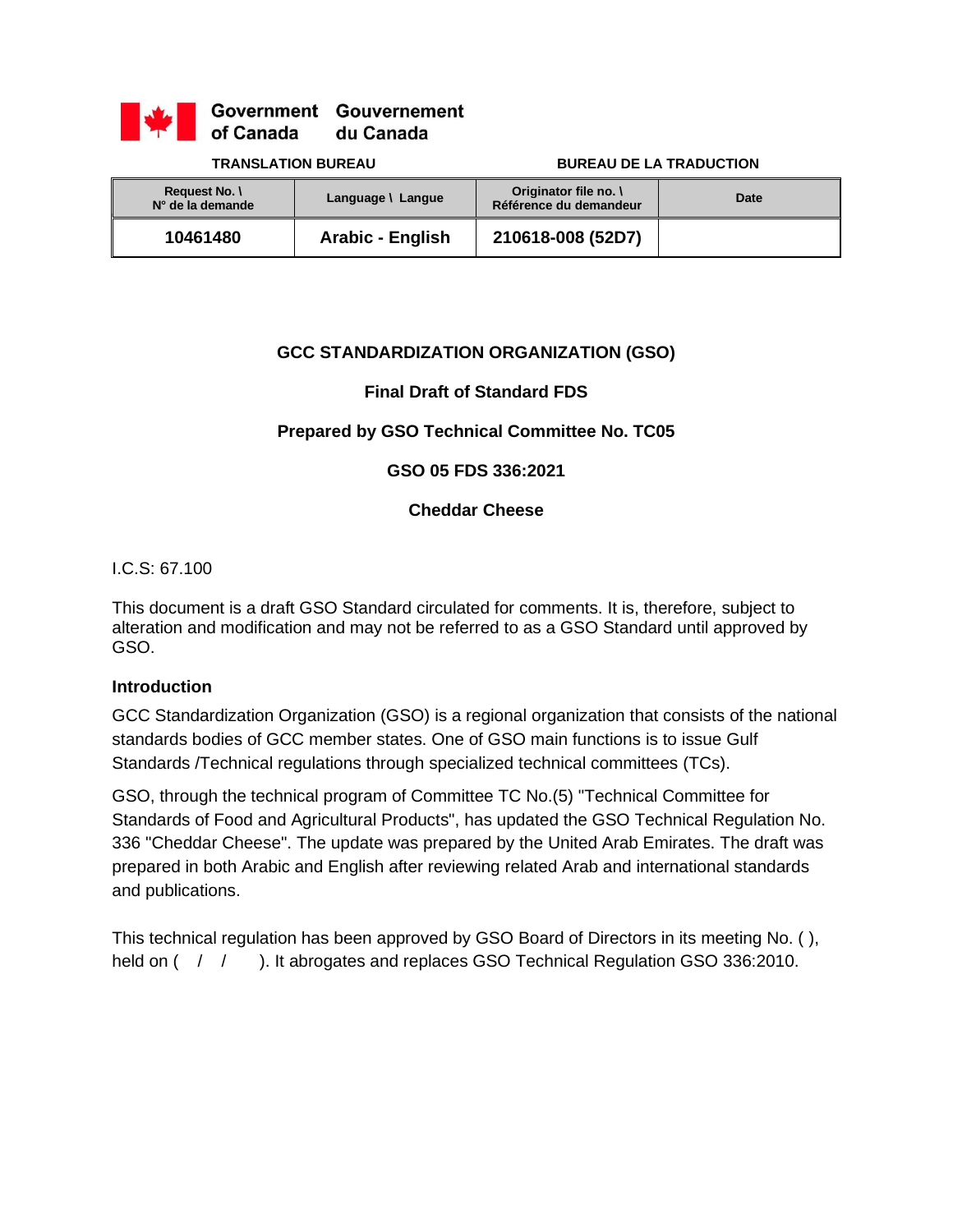# **Cheddar Cheese**

# **1. Scope:**

This GSO standard applies to the requirements needed in cheddar cheese intended for direct human consumption or for further processing in accordance with the description in Section 3 of this standard.

# **2. Complimentary references:**

2.1 GSO 2333 Requirements for Nutrition and Health Claim in Food

2.2 GSO 9 Labeling Prepackaged Foodstuffs

2.3 GSO 21 Hygienic Regulations for Food Plants and Their Personnel

2.4 GSO/CAC/RCP 57 Code of Hygienic Practices for Milk and Milk Products

2.5 GSO 149: Unbottled Drinking Water

2.6 GSO 150-1 Expiration Periods of Food Products- Part I, Mandatory Expiration Dates

2.7 GSO 150-2 Expiration Periods of Food Products- Part II, Optional Expiration Dates

2.8 GSO/CAC 193: General Standard for Contaminants and Toxins in Foods and Feeds.

2.9 GSO CAC 206 General Guidelines for the Use of Dairy Terms

2.10 CXS 234: Recommended Methods of Analysis and Sampling

2.11 GSO 323 General Requirements for Transportation and Storage of Chilled and Frozen Foods

2.12 GSO 382, GCO 383: Limits of Pesticide Residues Permitted in Agricultural and Food Products – Part I and Part II

2.13 GSO 839 Food Packages – Part I: General Requirements

2.14 GSO 988 Limits of Radioactivity Levels Permitted in Foodstuffs – Part 1

2.15 GSO 1016 Microbiological Criteria of Food Products

2.16 GSO 1694 General Principles of Food Hygiene

2.17 GSO 1863 Food Packages - Part II: Plastic Package - General Requirements.

2.18 GSO 2000 General Standard for Cheese

2.19 GSO 2055-1 Halal Products - Part I: General Requirements of Halal Food

2.20 GSO 2233 Requirements of Nutritional Labeling

2.21 GSO 2276 Detection of Lard in Food

2.22 GSO 2507 General Standard on Food Enzymes

2.23 GSO 2481: Maximum Residues Limits (Mrls) of Veterinary Drugs in Food.

2.24 GSO 2483: Trans Fats (fatty acids)

2.25 GSO 2500: Additives Permitted for Use in Food Stuffs.

2.26 Standard to be approved by GSO "Maximum Limit Guidelines for Salt in Food Products".

2.27 Standard to be approved by GSO "Dairy Products Analogue"

# **3. Definitions**

For the purpose of this technical regulation,

3.1 **Cheddar cheese** means: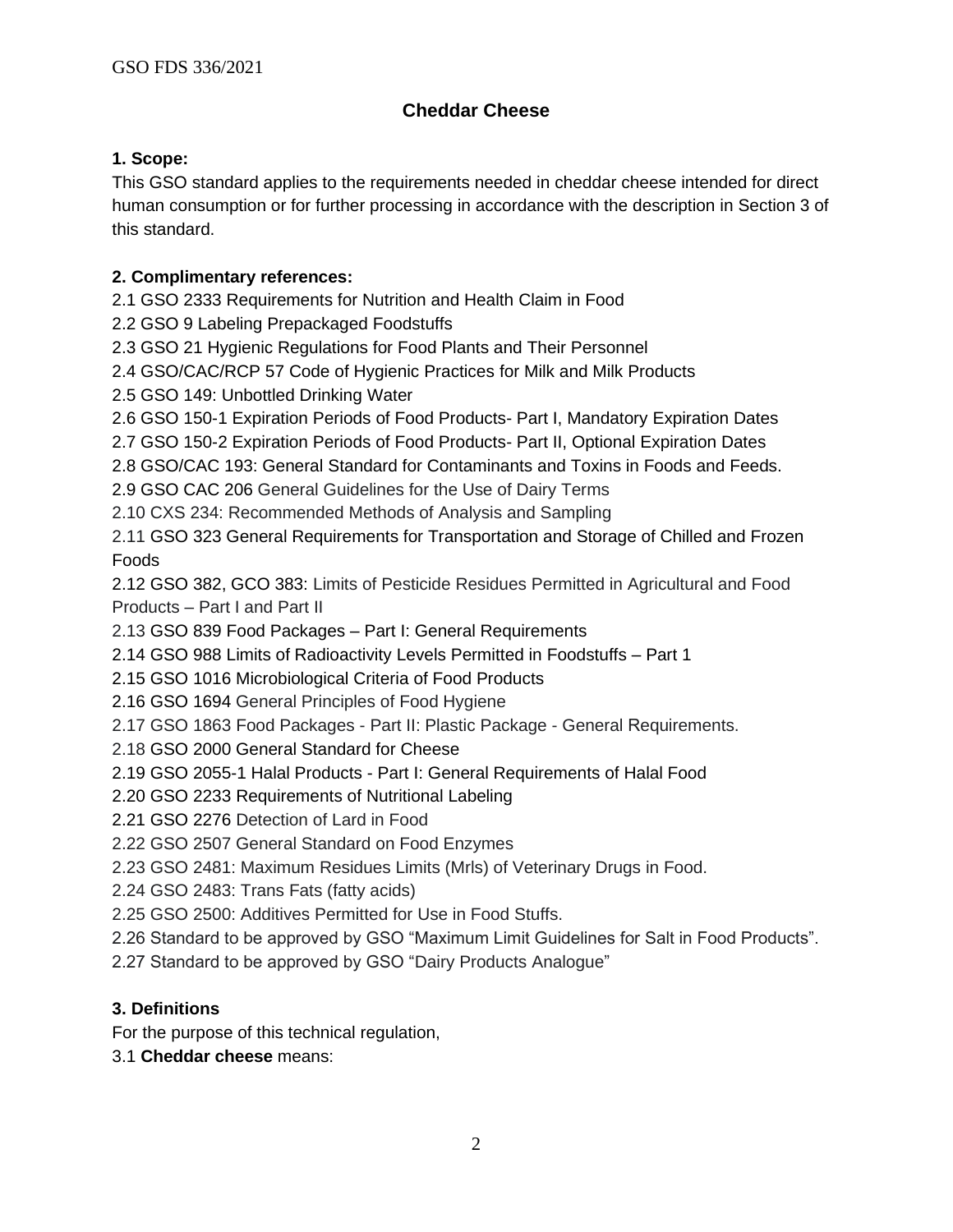#### GSO FDS 336/2021

a ripened hard cheese in conformity with GSO Standard mentioned in 2.18. The body has a near white or ivory colour through to light yellow or orange colour and has a firm texture (when pressed by thumb), but it is smooth and waxy. Gas holes are absent, but a few openings and splits are acceptable. The cheese is manufactured and sold with or without rind<sup>1</sup> which may be coated.

The natural (conventional) ripening process to develop flavour and texture for cheddar ready for direct consumption normally takes 5 weeks at  $7-15$  °C depending on the extent of maturity required, provided that the cheese exhibits similar physical, biochemical and sensory properties as those achieved by the previously mentioned ripening procedure. Cheddar intended for further processing does not necessary need to exhibit the same extent of ripening when justified through technical and/or trade requirements.

### **4. Requirements:**

Without prejudice to GSO standard mentioned in 2.18, cheddar cheese should meet the following requirements:

4.1 The production shall meet the hygienic regulations and requirements outlined in GSO standards mentioned in 2.3 and 2.16.

4.2 Hygienic practices for milk and milk products shall comply with the GSO standard mentioned in 2.4 and the ingredients used in the manufacturing process shall comply with the relevant GOS standards.

4.3 Without prejudice to GSO standard mentioned in 2.19, the product should be completely free from pig products and their derivatives.

4.4 Cow's milk, buffalo's milk or a mixture of both or any other (halal) animal milk source and their by-products shall be used and shall comply with the relevant GSO standards.

4.5 The product shall have the natural sensory properties in terms of form and distinctive colour, flavour and texture, and shall be free of rancidity and extraneous odour and flavour.

4.6 The product should be free of extraneous matters, defects, apparent molds and all types of live and dead insects, in part or in whole.

4.7 The product shall be free of trans fats (fatty acids) or other vegetable oils in accordance with GSO standards mentioned in 2.24 and 2.27.

4.8 Without prejudice to GSO standard mentioned in 2.25, only those food additives classes indicated as justified in Table 1 below may be used for the product categories specified.

<sup>&</sup>lt;sup>1</sup> This does not mean that the rind has been removed before sale. Instead, the cheese has been ripened and/or stored in such a way that the rind is not formed (rindless cheese). Ripening film is used in the manufacture of rindless cheese (see 2.18 "General Standard for Cheese" in the complementary references).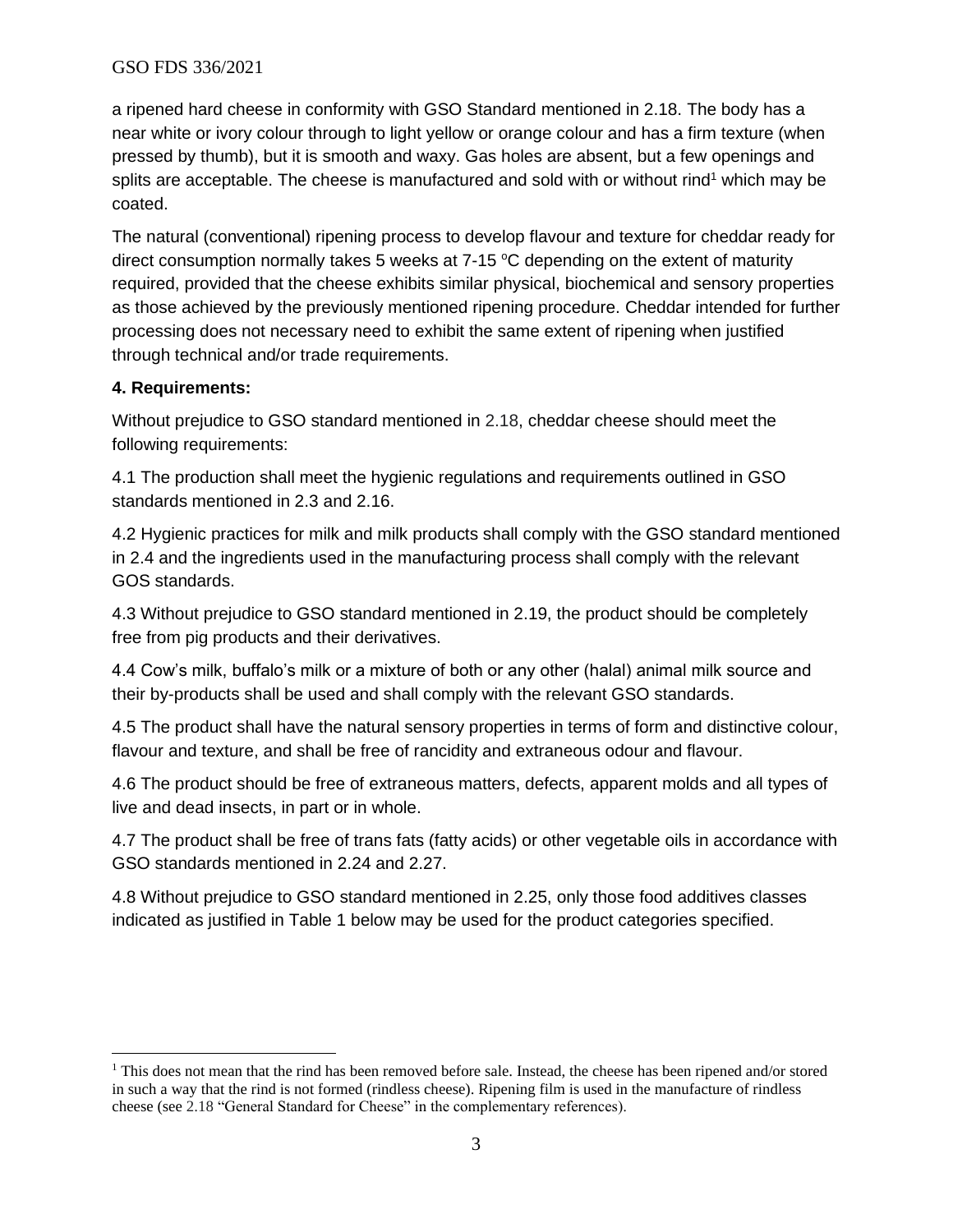| Food additive functional class: | <b>Justified Use</b>                                                                                                  |                               |  |  |  |
|---------------------------------|-----------------------------------------------------------------------------------------------------------------------|-------------------------------|--|--|--|
|                                 | <b>Cheese Mass</b>                                                                                                    | <b>Surface/Rind Treatment</b> |  |  |  |
| Colours                         | $x^{(a)}$                                                                                                             |                               |  |  |  |
| <b>Bleaching agents</b>         |                                                                                                                       |                               |  |  |  |
| Acidity regulators              | X                                                                                                                     |                               |  |  |  |
| <b>Stabilizers</b>              | $\blacksquare$                                                                                                        | -                             |  |  |  |
| <b>Thickeners</b>               | $\blacksquare$                                                                                                        |                               |  |  |  |
| <b>Emulsifiers</b>              | $\blacksquare$                                                                                                        |                               |  |  |  |
| Antioxidants                    |                                                                                                                       |                               |  |  |  |
| Preservatives                   | X                                                                                                                     | X                             |  |  |  |
| Foaming agents                  |                                                                                                                       |                               |  |  |  |
| Anti-caking agents              |                                                                                                                       | $X^{(b)}$                     |  |  |  |
| (a)<br>(h)                      | Only to obtain the colour characteristics.<br>For the surface of sliced cut or rough or smoothly shredded cheese only |                               |  |  |  |

# **Table 1: Food Additives According to Functional Classes**

(b) the surface of sliced, cut or rough or smoothly shredded cheese, only.

X The use of additives belonging to this class is technologically justified.

- The use of additives belonging to this class is not technologically justified.

4.9 The following optional ingredients may be used during cheese making; and no other additional ingredients should be used other than the ones listed below:

- Starter cultures of harmless lactic acid and/or flavour producing bacteria and cultures of other harmless microorganisms.

- Rennet or other safe and suitable coagulating enzymes to help in the cheese ripening process in accordance with GSO standard mentioned in 2.22.

- Sodium chloride or potassium chloride as a salt substitute in line with GSO standard mentioned in 2.26.

- Potable water in accordance with GSO standard mentioned in 2.5.

- Safe and suitable processing aids.

- Rice, corn and potato flours and starches: without prejudice to the requirements outlined in the General Standard for Cheese mentioned in 2.18, these substances can be used as anti-caking agents for the treatment of the surface of cut, sliced or shredded products only, provided that that they are added only in amounts functionally necessary as governed by Good Manufacturing Practice, taking into account any other use of anti-caking agents listed in 2.25.

4.10 The product composition shall comply with Table 2 below: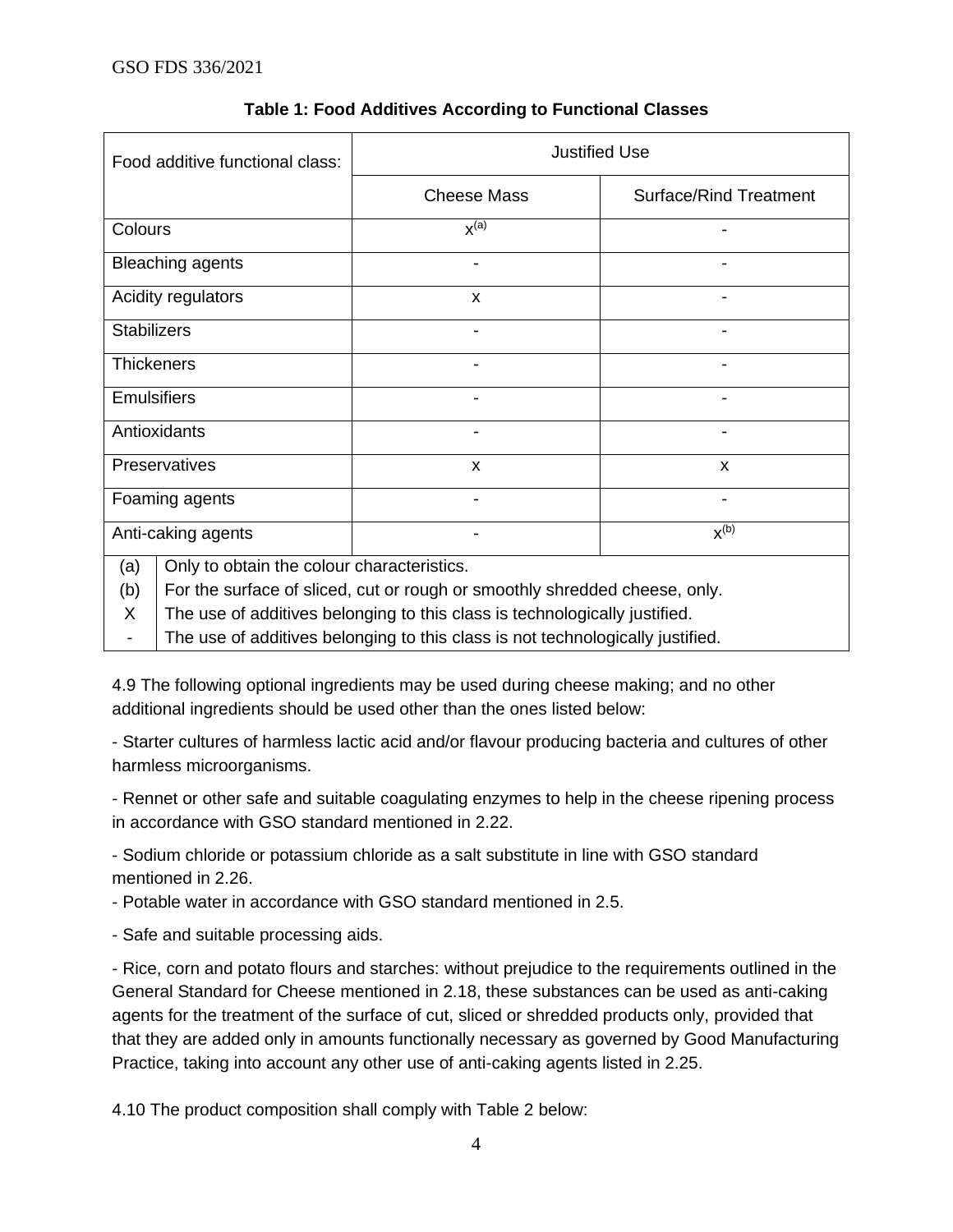| <b>Milk ingredients</b>      | <b>Minimum Content</b>                                                 | <b>Maximum Content</b> | <b>Reference Level</b> |
|------------------------------|------------------------------------------------------------------------|------------------------|------------------------|
|                              | $*(m/m)$                                                               | $*(m/m)$               | $*(m/m)$               |
| <b>Milkfat in dry matter</b> | 22%                                                                    | Not restricted         | 48% to 60%             |
| Dry matter                   | Depending on the fat in the dry matter content, according to the table |                        |                        |
|                              | below:                                                                 |                        |                        |
|                              | Fat in dry matter content $*(m/m)$                                     |                        | Corresponding          |
|                              |                                                                        |                        | minimum dry matter     |
|                              |                                                                        |                        | content $*(m/m)$       |
|                              | Equal to or greater than 22% but less than 30%                         |                        | 49%                    |
|                              | Equal to or greater than 30% but less than 40%                         |                        | 53%                    |
|                              | Equal to or greater than 40% but less than 48%                         |                        | 57%                    |
|                              | Equal to or greater than 48% but less than 60%                         |                        | 61%                    |
|                              | Equal to or greater than 60%                                           |                        | 66%                    |

# **Table 2 – Cheddar Cheese Composition**

Compositional modifications beyond the minima and maxima specified above for milkfat and dry matter (Table 2) are not considered to be in compliance with section 4.3.3 of the General Standard for the Use of Dairy Terms mentioned in 2.9.

4.11 Veterinary drug residues in the product shall not exceed the limits outlined in GSO standard mentioned in 2.23.

4.12 Microbiological limits shall not exceed the limits outlined in GSO standard mentioned in 2.15.

4.13 Radioactivity levels in the product should not exceed the limits outlined in GSO standard mentioned in 2.14.

4.14 Subject to the maximum levels of contaminants and toxins in the GSO standard mentioned in 2.8, the product shall be free of other contaminants and toxins that are present in quantities that may be hazardous to human health.

4.15 The maxim levels of pesticide residues shall not exceed the limits outlined in the GSO standard mentioned in 2.12.

# **5. Methods of Sampling**

Sampling and analysis shall be performed in accordance with item 2.10 CODEX Standard for Recommended Methods of Analysis and Sampling, in addition to GSO Standard mentioned in 2.21.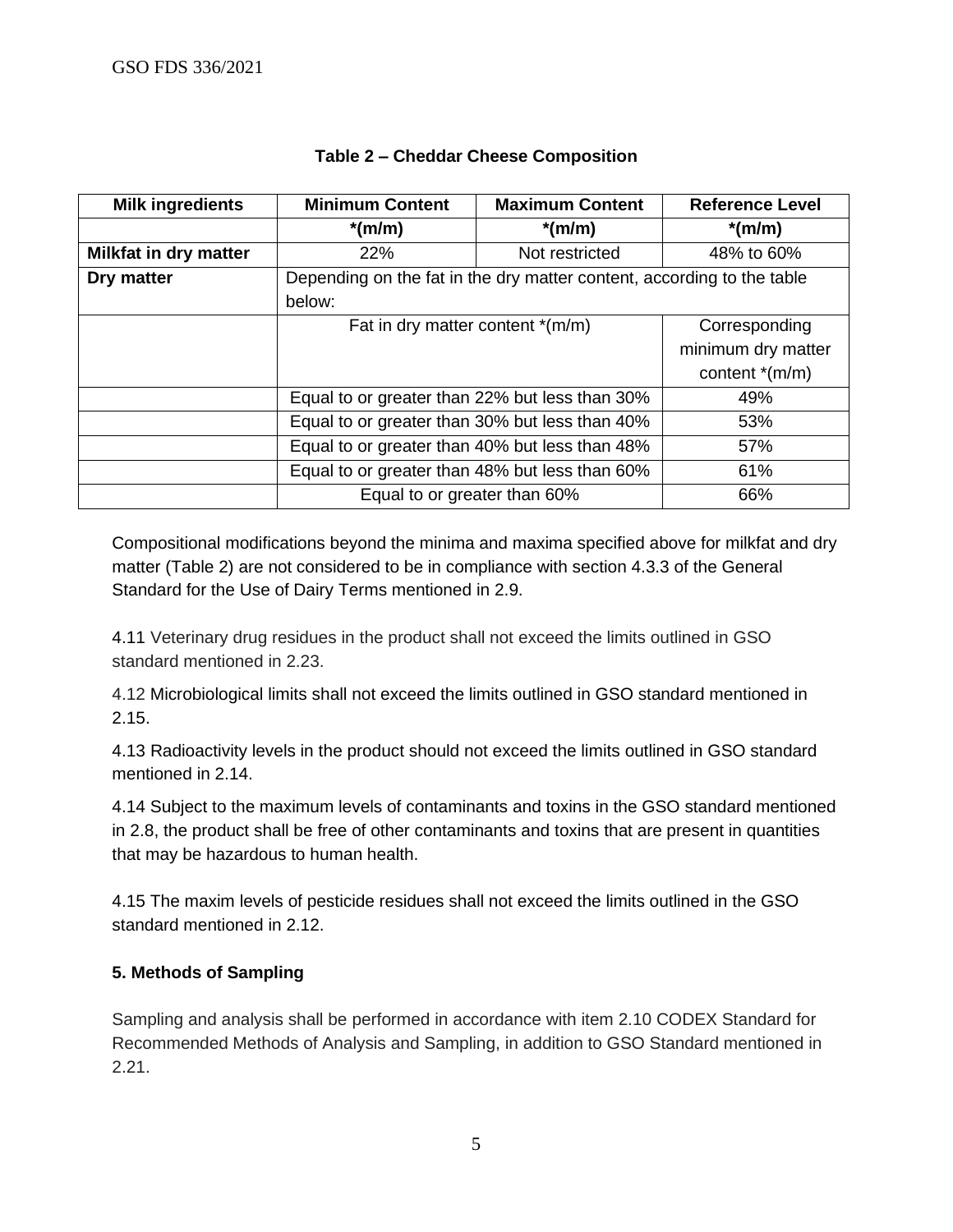# **6. Packaging, Transport and Storage**

### 6.1 Packaging

The product shall be packaged in appropriate containers in accordance with GOS Standard mentioned in 2.13 and 2.17.

### 6.2 Transport

The product shall be transported in a medium that prevents mechanical damage and contamination in accordance with GSO mentioned in 2.11.

### 6.3 Storage

6.3.1 The product shall be stored away from intense light or high-temperature sources in accordance with GSO standard mentioned in 2.11.

6.3.2 The product shall be stored in places with good ventilation.

6.3.3 Storage places shall comply with hygienic requirements and shall be away from contamination sources, particularly pesticides, fertilizes and chemical substances.

# **7. Labelling**

Without prejudice to the provisions of GSO standards mentioned in 2.1, 2.2, 2.9 and 2.20, the following requirements shall be met:

### 7.1 Name of the product

7.1.1 Cheddar Cheese

7.1.2 The use of the name is an option that may be chosen only if the cheese complies with this standard. Where the name is not used for a cheese that complies with this standard, the naming of the cheese shall be in accordance with the GSO Standard mentioned in 2.9.

7.1.3 For the products in which the fat content is below or above the reference levels, they should be greater than the absolute minimum specified in paragraph 4.10 of this standard. The naming of the product shall be accompanied by a statement or qualification describing the modification made to the fat level (expressed as fat percentage by mass). This qualification shall be part of the name and shall be in a prominent position in the same customer's field of vision. Appropriate qualifiers and characterizing terms described in GSO standard mentioned in 2.9 or nutritional and health claims in accordance with GSO standard mentioned in 2.1 shall be used. <sup>2</sup>

# 7.2 Country of Origin

The country of origin (which means the country of manufacture, not the country in which the name originated) shall be declared. When the product undergoes substantial transformation in a second country<sup>3</sup>, the country in which the transformation is performed shall be considered to be the country of origin for the purpose of labelling the product.

<sup>&</sup>lt;sup>2</sup> For the purpose of comparative nutritional claims, the minimum fat content of 45% constitutes the reference.

 $3$  For instance, repackaging, cutting, slicing, shredding or grating is not regarded as substantial transformation.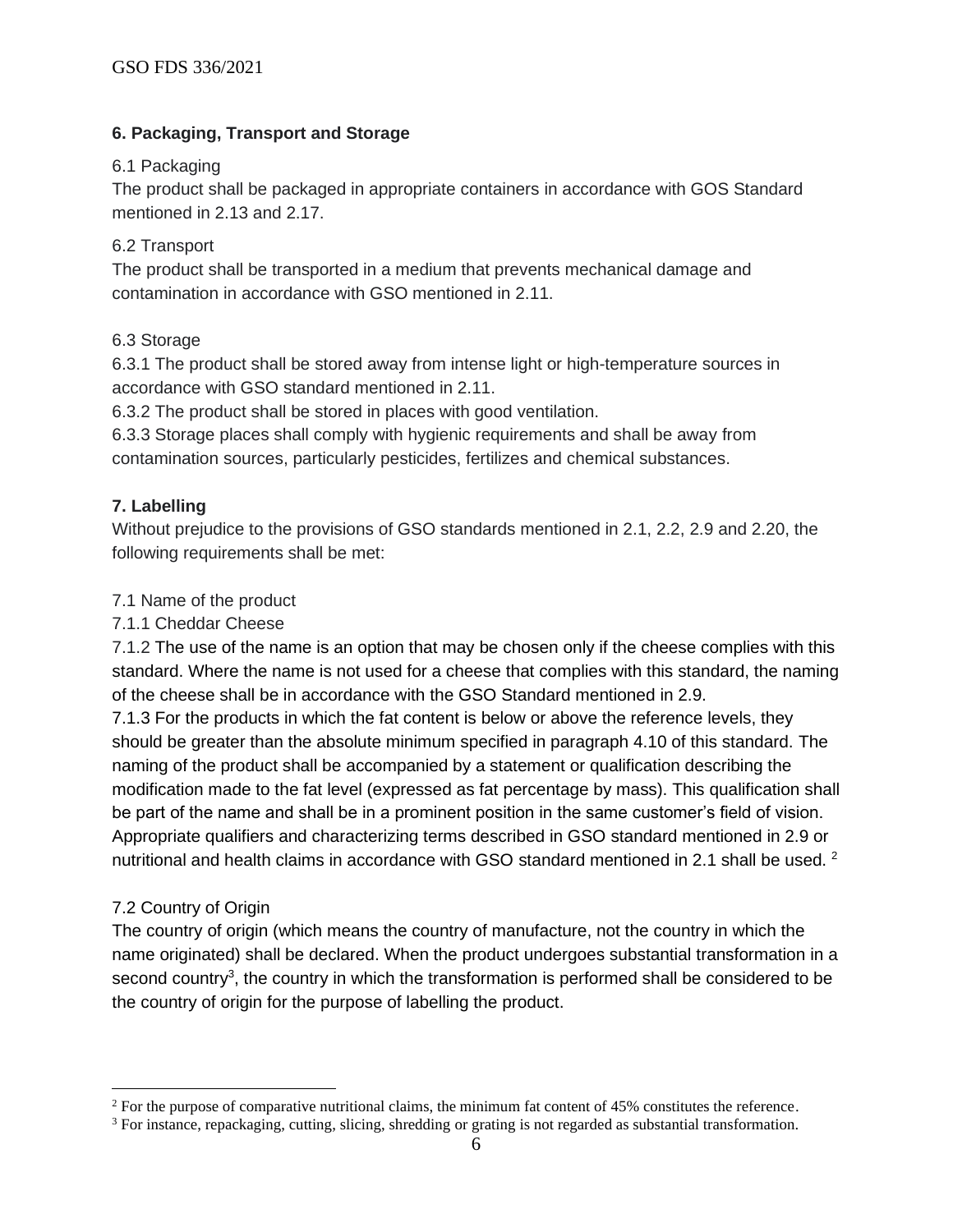7.3 Declaration of milkfat content

The milkfat content shall be declared as follows: as a percentage by mass, or in grams per serving, provided that the number of servings is stated.

7.4 Preservation and storage

7.5 The expiration date shall be in accordance with GSO standard mentioned in 2.6 or 2.7 as appropriate.

7.6 The source of rennet or any other added enzymes.

7.7 If the product is made from powder milk or condensed milk, the statement "made from powder or condensed milk" should be added beside the product name in clear type and in the same size as the product name type.

7.8 Labelling of non-retail containers

Information specified in Section 7 of this Standard, together with product name, lot identification and the name of the manufacturer or packer shall appear either on the container or on the product itself in the absence of such a container. However, lot identification and the name and address may be replaced by an identification mark, provided that such mark is clearly identifiable in the accompanying documents.

# **Appendix – Additional Information**

The additional information below does not affect the provisions of the preceding sections, which are essential to the product identity, the use of the name of the food and the safety of the food.

1. Method of manufacture

1.1 Starter cultures consist of non-gas forming lactic acid producing bacteria.

1.2 After coagulation, the curd is cut and heated in its whey to a temperature above the coagulation temperature. Then, the curd is separated from the whey and stirred or cheddared. In traditional manufacture, the curd is cut into blocks which are turned and progressively piled, keeping the curd warm, which results in the curd becoming compressed, smooth and elastic. After cheddaring, the curd is milled. When the desired acidity is reached, the curd is salted. The curd and salt are then mixed and moulded. Other processing techniques that yield end products with the same physical, chemical and organoleptic characteristics may be applied.